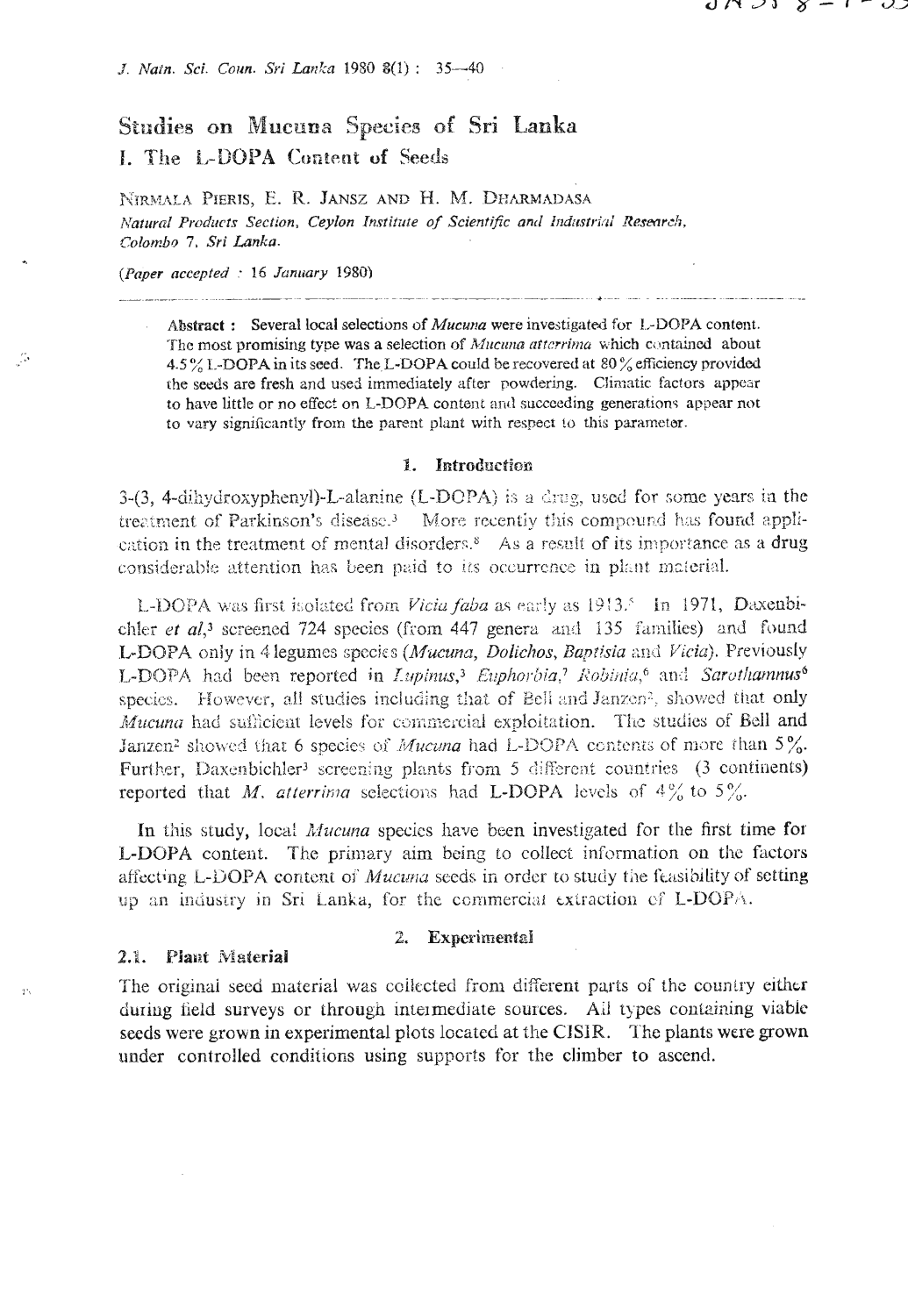## **2.2. Tdentification of Plant Material.**

A major problem of this study was the lack of authoritative identification of the plant material. Very little documentation on the taxonomy of *Mucuna* is available, both in Sri Lanka and abroad. However \with the limited quantity of available data, 4 of the collected varieties were identified. They were (1) CISIR code No. A (see recu1ts)-a M. *atrerriina* selection *(2)* CISIR code No. L-a M. *utilis* selection, (3) **CISIR** code No. R—a *M. deringian* selection. (4) **CISIR** code No. B. *M. nivia.* 

For this reason, all varieties are described here with code numbers. A detailed description of the plants have been communicated elsewhere.' **All** plant specimens have been sent to Kew, Royal Botanic Gardens, who due to controversy in classification have advised the authors to retain ClSIR classification number and herbarium specimens. Experimental plants are also being maintained at the CISIR.

## 2.3. Extraction of L-DOPA.

L-DOPA was extracted using  $0.25\%$  acetic acid as described previously.<sup>9</sup>

## **2.4. Assay of L-DOPA.**

L-DOPA was assayed by the method of Daxenbichler<sup>4</sup> as modified by Pieris.

## **2.5. Rccovery wf L-DOPA.**

L-DOPA was recovered after deproteinising, concentrating under vacuo, decolourising and further concentration. This concentrate yields crude L-DOPA on cooling. The purity of the recovered L-DOPA was of the order of  $90\%$  (determined by UV absorption<sup>4</sup>).

## **2.6. Purification of L-DOPA.**

L-DOPA was purified by rccrystalisntion from **3** w,itcr-sthxnol mixture. **The** purity of the product was at least  $98\%$ . The UV and IR absorption spectra were identical with that of authentic L-DOPA (obtained by courtesy of Dr. N. R. Farnsworth, Academy of Sciences, USA). Thin layer chromatography (cellulose) with ethyl acetate : acetic acid : water  $(10 : 3 : 6)$  as solvent gave a purple spot with ninhydrin reagent with a Rf value identical to authentic L-DOPA. The melting point of the L-DOPA (isolated) was 282°C (lit. 283°C to 286°C).

#### 3.1. Selection

#### **3. Hcsults**

Seeds of 19 different Mucuna plants irom varying parts of the country were collected and analysed for L-DOPA content, by the UV Absorption method.<sup>3</sup> These selections fell into at least seven different morphological types. Results, shown in Table 1, clearly illustrate the wide variation in L-DOPA content of the selections.

A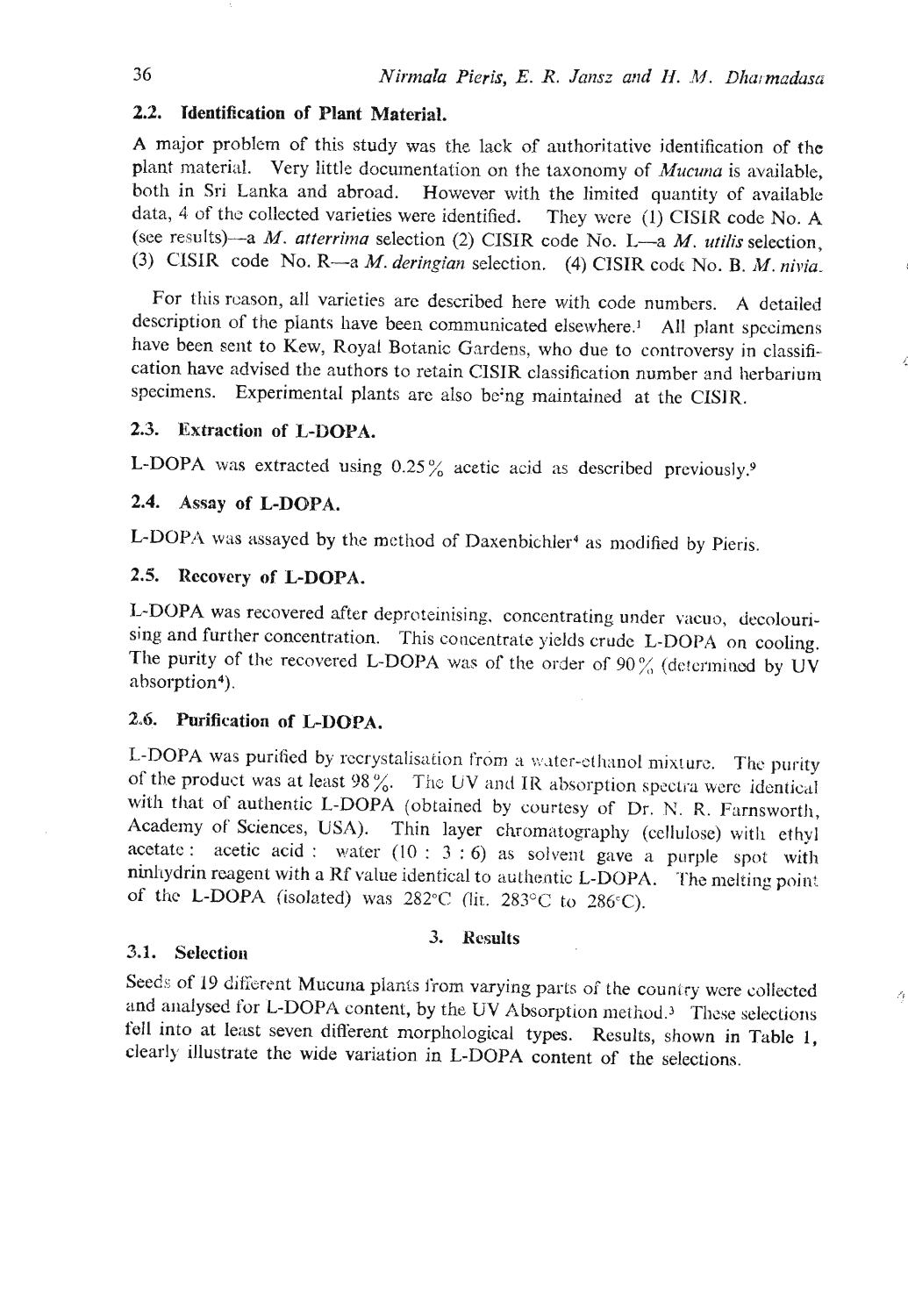| Mucuna<br>CISIR Code No. | Colour                   | Average seed<br>Weight $(g)$ | Percentage L-DOPA<br>(on dry weight) |
|--------------------------|--------------------------|------------------------------|--------------------------------------|
| A                        | Black                    | 1.20                         | 4.2                                  |
| (M. atterrima)           |                          |                              |                                      |
| $\mathbf B$              | Groy                     | 1.00                         | 2.5                                  |
| (M. nivea)               |                          |                              |                                      |
| B.1                      | Greyish brown            | 1.10                         | 1.6                                  |
| B.2                      | Black                    | 0.90                         | 2.3                                  |
| $\mathbf C$              | Black                    | 0.85                         | 2.8                                  |
| D                        | Mottled brown            | 0.75                         | 2.2                                  |
|                          | on grey                  |                              |                                      |
| E                        | Mottled brown            | 0.70                         | 3.5                                  |
|                          | on grey                  |                              |                                      |
| F                        | <b>Black</b>             | 0.80                         | 2.2                                  |
| G                        | <b>Black</b>             | N.D.                         | 4.4                                  |
| $\bf H$                  | Black                    | N.D.                         | 3.7                                  |
| I                        | Black                    | 0.85                         | 3.8                                  |
| J                        | <b>Black</b>             | 0.65                         | 3.4                                  |
| L                        | <b>Black</b>             | 1.00                         | 4.1                                  |
| $(M.$ utilis)            |                          |                              |                                      |
| N                        | Mottled brown<br>on grey | 1.15                         | 4.2                                  |
| $\mathbf{o}$             | off-white                | 0.90                         | 2.8                                  |
| P                        | <b>Black</b>             | 0.95                         | 4.5                                  |
| Q                        | Brown-black              | 0.70                         | 2.3                                  |
| $\mathbf{R}$             | Mottled black            | 0.80                         | 2.7                                  |
| (M. deringiana)          | on grey                  |                              |                                      |
| т                        | Black                    | 0.80                         | 4.1                                  |

| TABLE 1. I-DOPA Content of Different Selections of Seeds. |
|-----------------------------------------------------------|
|-----------------------------------------------------------|

**N.13.** -- **Not determined** 

#### 3.2. Recovery of L-DOPA.

لقتر

让

Efficiency of recovery of L-DOPA varied to a great extent and appeared to depend on a number of factors mainly,

- (a) age of seeds
- (b) **L-DOPA content of the seeds.**

**When the seeds were old, low recoveries were obtaincd and in** all **these cases the cotyledons were discoloured and extracts therefore highly coloured. Both factors are illustrated by results** shown **in Table 2.**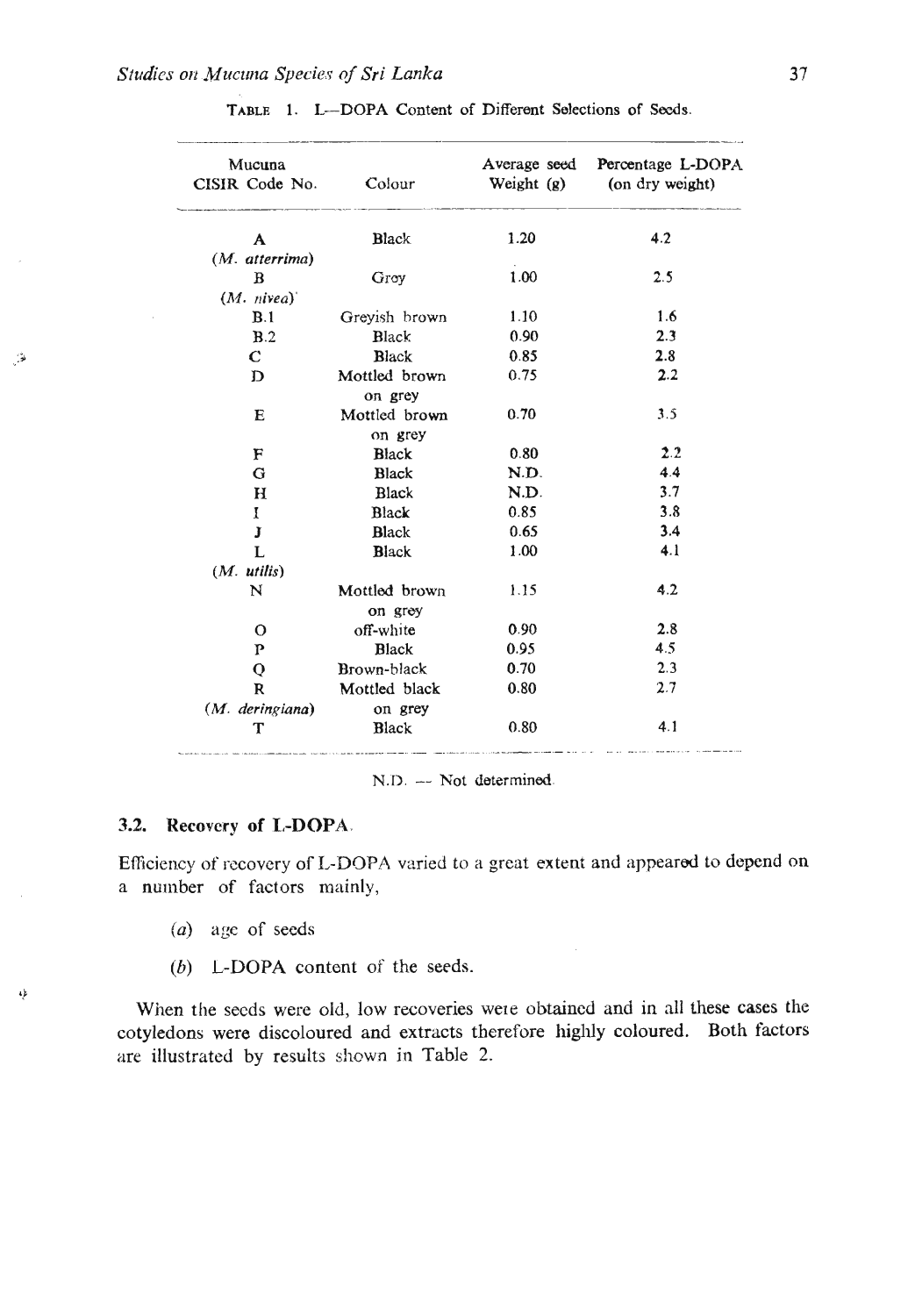| Batch Code<br>L-DOPA content<br>$(\%)$ |     | Recovery<br>$\langle \% \rangle$ |
|----------------------------------------|-----|----------------------------------|
| Fresh seeds                            |     |                                  |
| A                                      | 4.2 | 81                               |
| J                                      | 3.4 | 76                               |
| Q                                      | 4.3 | 80                               |
| B.1                                    | 1.6 | 26                               |
| $\mathbf B$                            | 2.5 | 17                               |
| C                                      | 2.8 | 25                               |
| *Old Seeds                             |     |                                  |
| G                                      | 4.4 | No Recovery                      |
| H                                      | 3.7 | 17                               |
| N                                      | 4.2 | 29                               |

TABLE 2. Factors affecting L-DOPA Recovery

\*Old soeds refer to the seeds that are discoloured and at least six months old. The fresh seed was obtained directly from the tree

Another factor that affects both L-DOPA content and recovery is the time that elapses between powdering of seeds, and their extraction with acetic acid. Losses of the order of  $15\%$ . (one week) and  $30\%$  (3 to 4 weeks) have been observed.

The maturity of the seeds used and their mode of drying (sun drying or oven drying) had no effect on both L-DOPA content and recovery.

In an industrial process, materials of construction are of considerable importance. Metals were found to have a profound adverse effect on L-DOPA recovery; use of Cu, Zn, Fe, Ni, Sn in fine powdered form all caused oxidation of L-DOPA and therefore low recoveries. The only metal used which did not effect recovery adversely was Al.

## 3.3. Effect of Propagating Seeds of known- L-DOPA content under different Conditions.

The variation in climatic conditions appeared to have little effect on the average L-DOPA content. Plants of the new generation planted at CISIR had approximately the same L-DOPA content as the respective parent plant. Studies showed that L-DOPA content does not vary much in the first two generations. When subjected to detailed study  $M$ . attertima showed the following. In the first generation when the individual plants were grown under different conditions which resulted in different habits and L-DOPA content ranged from  $3.0\%$  to  $4.8\%$ . It is interesting to note that the plants grown on supports gave values of 4.5, 4.2 and 4.8 while the plant allowed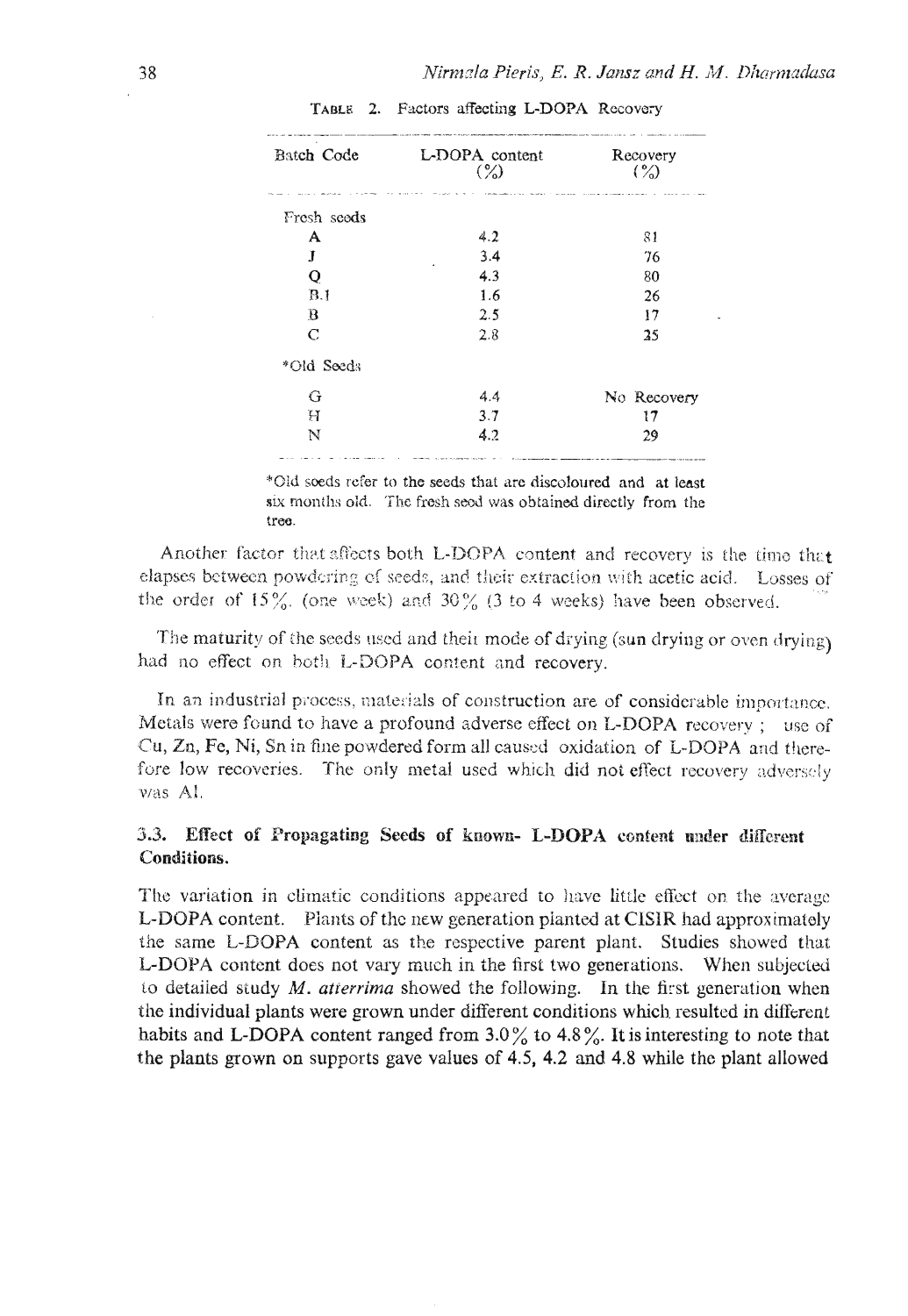Ú

to trail along the ground (without a support) gave an L-DOPA content of only 3.4%. In the next generation 21 plants were studied and only 3 of them showed abnormal L-DOPA contents. Two were low  $(3.4\%$  and  $3.6\%)$  while one plant gave seeds with a high L-DOPA content of 6.1%. Mean L-DOPA content of the seeds of separate plants was  $4.4 \pm 0.5$ .

#### **Discussion** 4.

Although the presence of L-DOPA in Mucana has evoked some interest due to its possible role as a chemical barrier to insect attack<sup>10</sup> the main investigations on this subject has been nearly confined to the extraction of this compound for use as a drug.

While considerable data on the L-DOPA levels of several tropical varieties of the species is available, the local Mucuna varieties have not been investigated previously This is indeed surprising as the seeds of many local varieties (notably varieties similar to B and R) have been used for some time in Ayurvedic medicine in Sri Lanka.

The primary aim of this study was to determine the L-DOPA content of local varieties. Here, L-DOPA content of the seeds of the varieties collected (excluding seed coat) was determined by the UV absorption method. It should be noted that the L-DOPA value given includes the tetra-hydro isoquinolines reported by Daxenbichler<sup>4</sup> (which are generally present at levels of less than  $0.3\frac{\%}{0}$ ).

Only 6 selections contained more than  $4\%$  L-DOPA. Of these, the high seed yielding type A was selected for further study. This plant was found to produce 0.5 kg to 1 kg seed per plant when planted 2 meters apart on supports. It had been identified as a variety of  $M$ . atterrima.<sup>1</sup>

Studies showed that L-DOPA content did not vary significantly with both (i) the location of cultivation and (ii) from generation to generation. The other factor that appeared to affect L-DOPA levels was the habit of the plant where it was found that supports are necessary for both high yields of seed and high L-DOPA content. The only other feature worthy of note was that one plant produced seeds with a rather high L-DOPA content  $(6\%)$ . Maturity of the seed (unlike previously reported) had no effect on L-DOPA levels.

The optimum conditions of extraction (including acetic acid strength and volume and time of extraction) have been reported previously.<sup>9</sup> It is now reported that L-DOPA can be extracted at 80% efficiency using this method, provided the seeds are fresh and are used soon after powdering. It is very likely that L-DOPA is lost through exidation on keeping.

Conclusions reached from this study include the point that the local requirement of L-DOPA (approx. 100 kg) can be produced by the cultivation of a mere 10 acres of this plant, the only major problem encountered so far being the susceptibility of most Mucuna varieties to a mosaic virus.